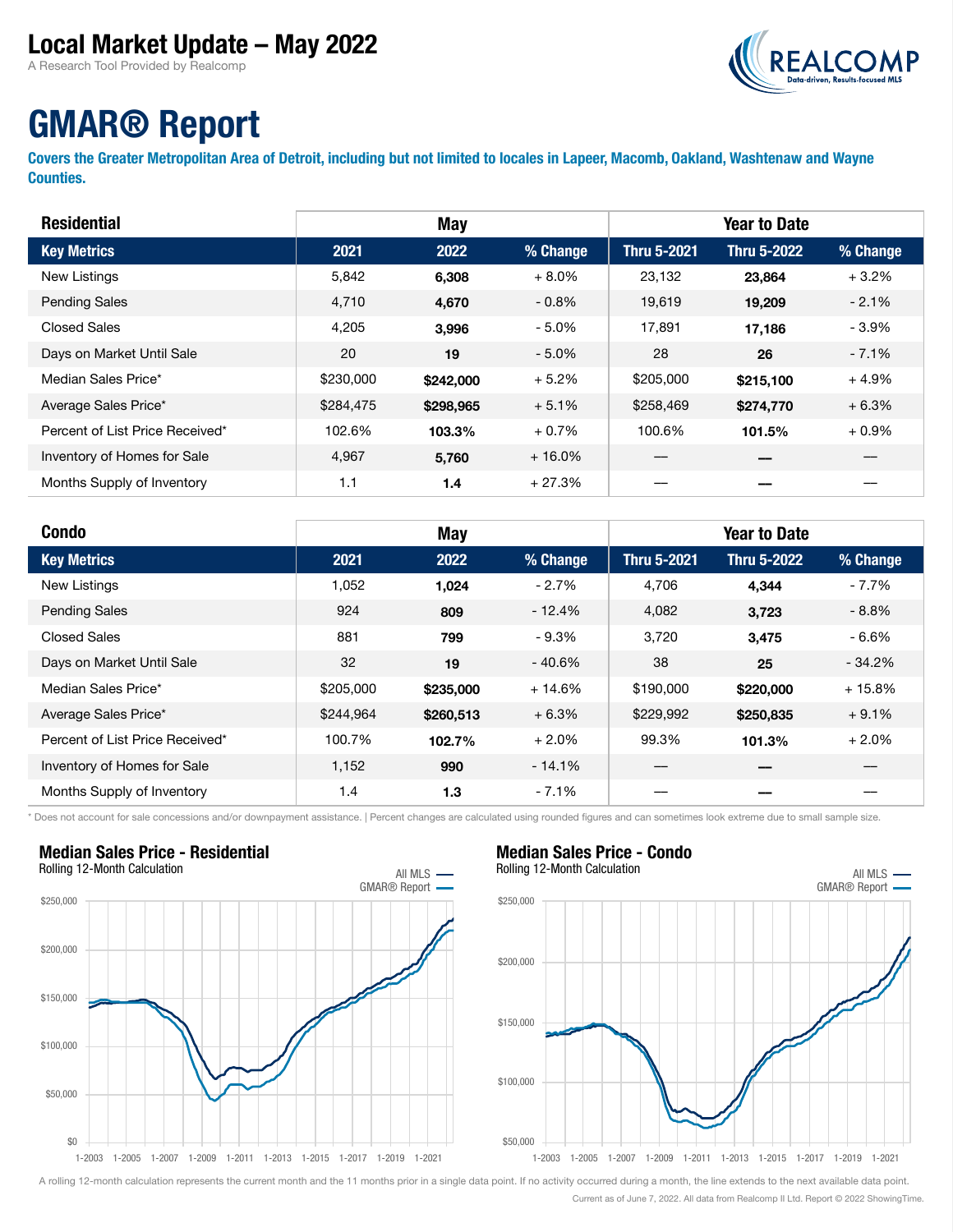# **Single-Family Real Estate Market Statistics**

#### **FOR IMMEDIATE RELEASE**

 **Statistics Contact:** Francine L. Green, Realcomp [248-553-3003, ext. 114], [fgreen@corp.realcomp.com](about:blank)

## **Positive Sign for Home Buyers: Inventory Levels Up YOY**  Detroit Sees 45% increase, +10% average for MLS overall



#### **May – National Real Estate Commentary**

After two years of record-setting activity, there are signs the housing market might be cooling. High home prices and a surge in mortgage interest rates are slowing buyer activity, with home sales declining for the third consecutive month under the weight of soaring homeownership costs. The National Association of REALTORS® (NAR) reports existing home sales were down 2.4% from the previous month, while pending sales fell 3.9% as of last measure, extending the trend of recent months. Economists predict sales will continue to soften in the near future, which may put downward pressure on home prices.

The slowdown in sales has provided a much-needed lift to housing supply, with inventory up 10.8% from the previous month according to NAR, although supply remains down 10.4% compared to this time last year, with only 2.2 months' supply of homes at the current sales pace. As the nation continues to explore ways to solve the ongoing housing shortage, estimated at 5.5 million homes, the Biden administration recently unveiled the Housing Supply Action Plan, which aims to expand housing access through a number of administrative and legislative actions and help relieve the nation's housing crisis over the next 5 years.



Realcomp II Ltd. is Michigan's largest Multiple Listing Service, now serving more than 18,000 valued broker, agent, and appraiser REALTOR® customers in over 2,700 offices across Michigan. Realcomp is committed to providing the most reliable up-to-date real estate information using state-of-the-art delivery methods.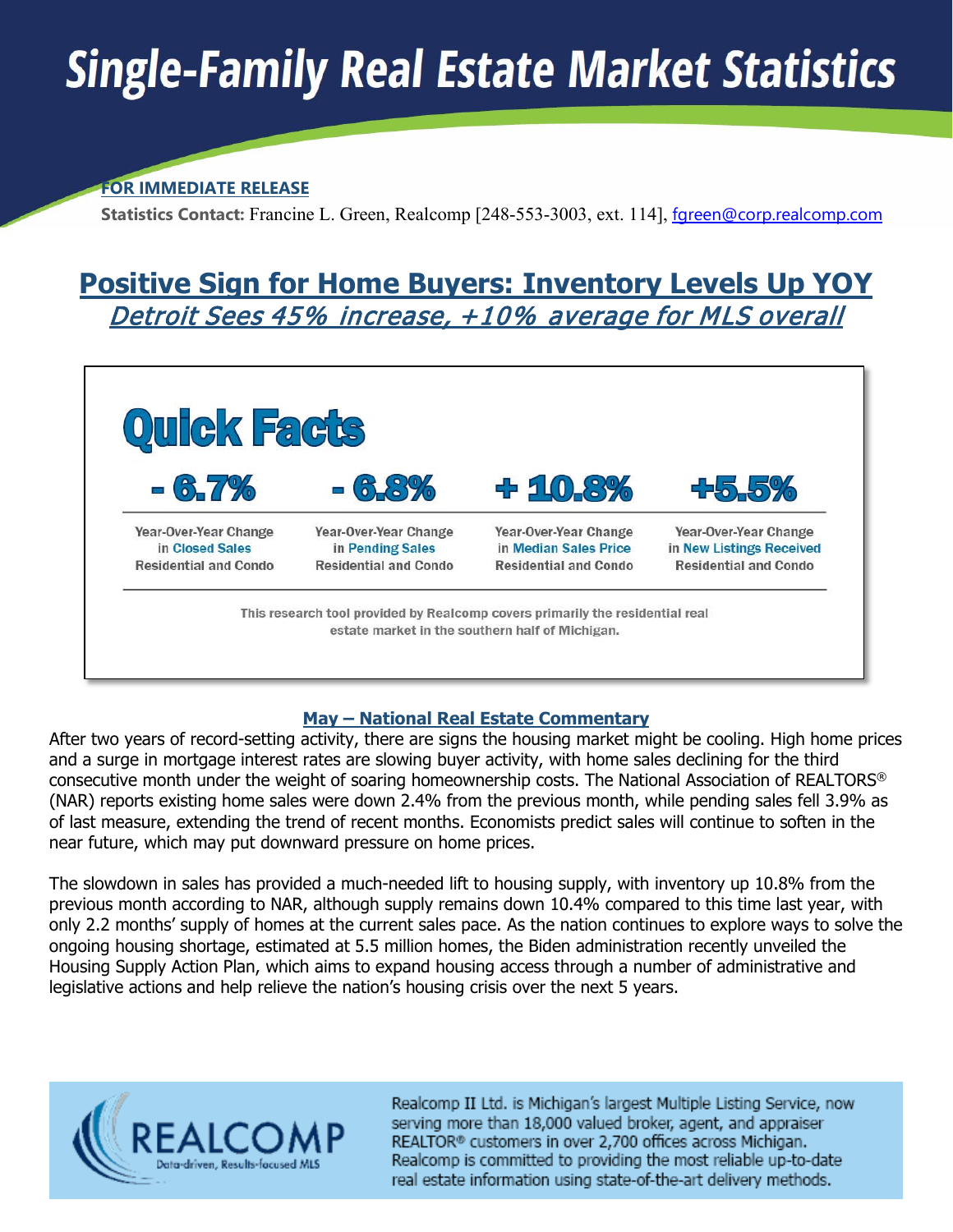# **Single-Family Real Estate Market Statistics**

#### **May – Local All MLS Numbers – Res & Condo Separated**

Closed Sales decreased 6.3 percent for Residential homes and 9.5 percent for Condo homes. Pending Sales decreased 6.3 percent for Residential homes and 10.5 percent for Condo homes. Inventory increased 13.5 percent for Residential homes but decreased 6.5 percent for Condo homes.

The Median Sales Price increased 10.1 percent to \$256,000 for Residential homes and 10.8 percent to \$241,000 for Condo homes. Days on Market decreased 16.0 percent for Residential homes and 40.5 percent for Condo homes. Months Supply of Inventory increased 27.3 percent for Residential homes and 7.7 percent for Condo homes.

| Key metrics by report month and for year-to-date (YTD) starting from the first of the year. | <b>All Residential and Condos Combined Overview</b>                                |            |                     |                          |                                                                                            | REAI<br>Data-driven, Results-focuser |                          |
|---------------------------------------------------------------------------------------------|------------------------------------------------------------------------------------|------------|---------------------|--------------------------|--------------------------------------------------------------------------------------------|--------------------------------------|--------------------------|
| <b>Key Metrics</b>                                                                          | <b>Historical Sparkbars</b>                                                        | $5 - 2021$ | 5-2022              | <b>Percent</b><br>Change |                                                                                            | <b>YTD 2021 YTD 2022</b>             | <b>Percent</b><br>Change |
| <b>New Listings</b>                                                                         | 5-2020<br>5-2021<br><b>EL-SOS</b><br>5-2022<br>11-2020                             | 15,128     | 15,964              | $+5.5%$                  | 59,013                                                                                     | 59,169                               | $+0.3%$                  |
| <b>Pending Sales</b>                                                                        | 5-2020<br>11-2020<br>5-2021<br>11-2021<br>5-2022                                   | 12,569     | 11,713              | $-6.8%$                  | 51,853                                                                                     | 48,676                               | $-6.1%$                  |
| <b>Closed Sales</b>                                                                         | 5-2022<br>5-2020<br>11-2020<br>5-2021<br>11-2021                                   | 11,220     | 10,466              | $-6.7%$                  | 46,800                                                                                     | 44,132                               | $-5.7%$                  |
| Days on Market Until Sale                                                                   | $5 - 2021$<br>5-2020<br>11-2020<br>11-2021<br>5-2022                               | 27         | 21                  | $-22.2%$                 | 36                                                                                         | 29                                   | $-19.4%$                 |
| <b>Median Sales Price</b>                                                                   | 5-2020<br>11-2020<br>5-2021                                                        | \$230,000  | $$254,900 + 10.8\%$ |                          | \$212,000                                                                                  | \$231,000                            | $+9.0%$                  |
| <b>Average Sales Price</b>                                                                  | 11-2020<br>5-2020<br>5-2021                                                        |            | \$276,233 \$303,074 | $+9.7%$                  | \$257,561                                                                                  | \$280,538                            | $+8.9%$                  |
| <b>Percent of List Price Received</b>                                                       | 5-2020<br>11-2020<br>5-2021<br>11-2021<br>5-2022                                   | 102.1%     | 102.9%              | $+0.8%$                  | 100.4%                                                                                     | 101.4%                               | $+1.0%$                  |
| <b>Housing Affordability Index</b>                                                          | 11-2020<br>5-2022<br>5-2020<br>$5 - 202$<br>11-2021                                | 174        | 122                 | $-29.9%$                 | 189                                                                                        | 134                                  | $-29.1%$                 |
| <b>Inventory of Homes for Sale</b>                                                          | 5-2020<br>$5 - 2021$<br>9-2021<br>$5 - 2022$<br>$9 - 2020$<br>$1 - 2021$<br>1-2022 | 13,441     | 14,872              | $+10.6%$                 |                                                                                            |                                      |                          |
| <b>Months Supply of Inventory</b>                                                           | 11-2020<br>$5 - 2021$<br>11-2021<br>5-2022<br>5-2020                               | 1.2        | 1.4                 | $+16.7%$                 |                                                                                            |                                      |                          |
|                                                                                             |                                                                                    |            |                     |                          | Current as of June 7, 2022. All data from Realcomp II Ltd. Report @ 2022 ShowingTime.   15 |                                      |                          |



Realcomp II Ltd. is Michigan's largest Multiple Listing Service, now serving more than 18,000 valued broker, agent, and appraiser REALTOR® customers in over 2,700 offices across Michigan. Realcomp is committed to providing the most reliable up-to-date real estate information using state-of-the-art delivery methods.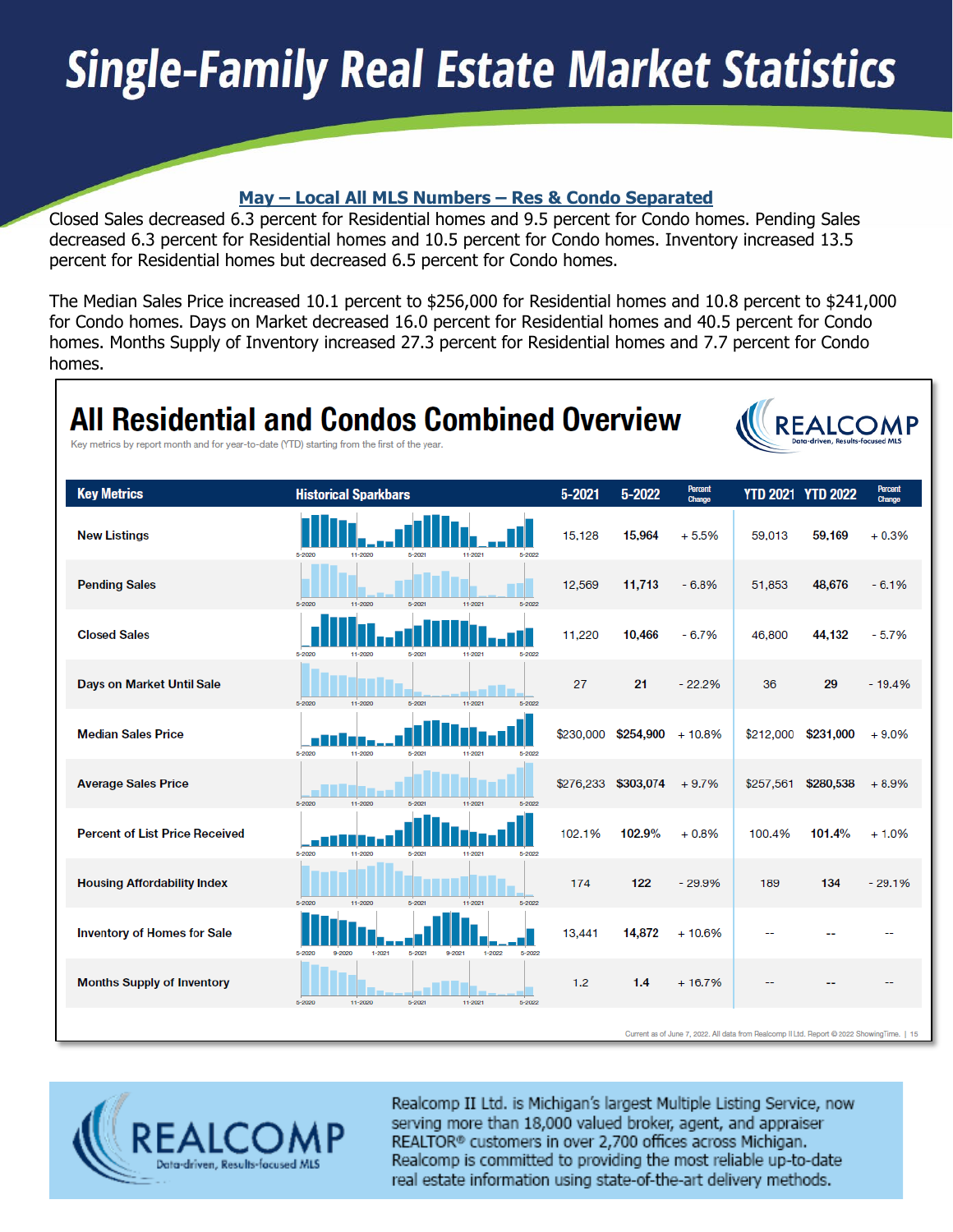# **Single-Family Real Estate Market Statistics**

#### **May – Local All MLS Numbers – Res & Condo Combined**

- Median Sale Price increased by 10.8% from \$230,000 to \$254,900.
- The average days on market (DOM) decreased by 22.2% from 27 to 21 days.
- The average % of the last list price received increased by .8% from 102.1% to 102.9%.
- New Listings increased by 5.5% from 15,128 to 15,964.
- Average Showings per Home decreased by 4 from 15.4 to 11.4.
- Pending Sales decreased by 6.8% from 12,569 to 11,713.
- Closed Sales decreased by 6.7% from 11,220 to 10,466.
- Listings that were both listed and pended in the same month were at 7,152. This represents 44.8% of the new listings for the month and 61% of the pended listings.
- Months-Supply of Inventory increased by 16.7% from 1.2 to 1.4.

|                                                         |                                                  |                                                                                        | <u>FIGY 9 TEGT TERSPECTIVES</u>                  |                                                         | <u>EVENT AIL FIEU NUINDERU</u>                   |                                                                                                  |                   |
|---------------------------------------------------------|--------------------------------------------------|----------------------------------------------------------------------------------------|--------------------------------------------------|---------------------------------------------------------|--------------------------------------------------|--------------------------------------------------------------------------------------------------|-------------------|
| 14000<br>12000<br>10000<br>8000<br>6000<br>4000<br>2000 | Entire MLS<br>May-18 May-19 May-20 May-21 May-22 | 12800<br>12600<br>12400<br>12200<br>12000<br>11800<br>11600<br>11400<br>11200<br>11000 | Entire MLS<br>May-18 May-19 May-20 May-21 May-22 | 300000<br>250000<br>200000<br>150000<br>100000<br>50000 | Entire MLS<br>May-18 May-19 May-20 May-21 May-22 | 35000<br>30000<br>25000<br>20000<br>15000<br>10000<br>5000<br>May-18 May-19 May-20 May-21 May-22 | Entire MLS        |
| <b>Closed Sales</b>                                     |                                                  |                                                                                        | <b>Pending Sales</b>                             |                                                         | <b>Median Sale Prices</b>                        | <b>Overall Inventory</b>                                                                         |                   |
| Date                                                    | <b>Entire MLS</b>                                | Date                                                                                   | <b>Entire MLS</b>                                | Date                                                    | <b>Entire MLS</b>                                | Date                                                                                             | <b>Entire MLS</b> |
| $May-18$                                                | 12,047                                           | $May-18$                                                                               | 12,559                                           | $May-18$                                                | \$177,000                                        | $May-18$                                                                                         | 30,273            |
| May -19                                                 | 12,215                                           | $May-19$                                                                               | 12,649                                           | $May-19$                                                | \$187,500                                        | $May-19$                                                                                         | 32,225            |
| May -20                                                 | 5,034                                            | $May-20$                                                                               | 11,638                                           | $May-20$                                                | \$189,000                                        | $May-20$                                                                                         | 26,830            |
| May $-21$                                               | 11,220                                           | $May-21$                                                                               | 12,569                                           | $May-21$                                                | \$230,000                                        | $May-21$                                                                                         | 13,435            |
| May -22                                                 | 10,466                                           | $May-22$                                                                               | 11,713                                           | $May-22$                                                | \$254,900                                        | $May-22$                                                                                         | 14,872            |

#### **May 5-Year Perspectives -- Local All MLS Numbers**

#### **Realcomp Shareholder Boards & Associations of REALTORS®:**

- DABOR, 313-278-2220
- DAR, Sharon Armour, EVP, 313-962-1313
- ETAR, Laura VanHouteghen, 8010-982-6889
- GMAR, Vickey Livernois, EVP, 248-478-1700
- GPBR, Bob Taylor, CEO, 313-882-8000
- LUTAR, 810-664-0271
- LCAR, Pam Leach, EVP, 810-225-1100
- NOCBOR, Patricia Jacobs, EVP, 248-674-4080



Realcomp II Ltd. is Michigan's largest Multiple Listing Service, now serving more than 18,000 valued broker, agent, and appraiser REALTOR® customers in over 2,700 offices across Michigan. Realcomp is committed to providing the most reliable up-to-date real estate information using state-of-the-art delivery methods.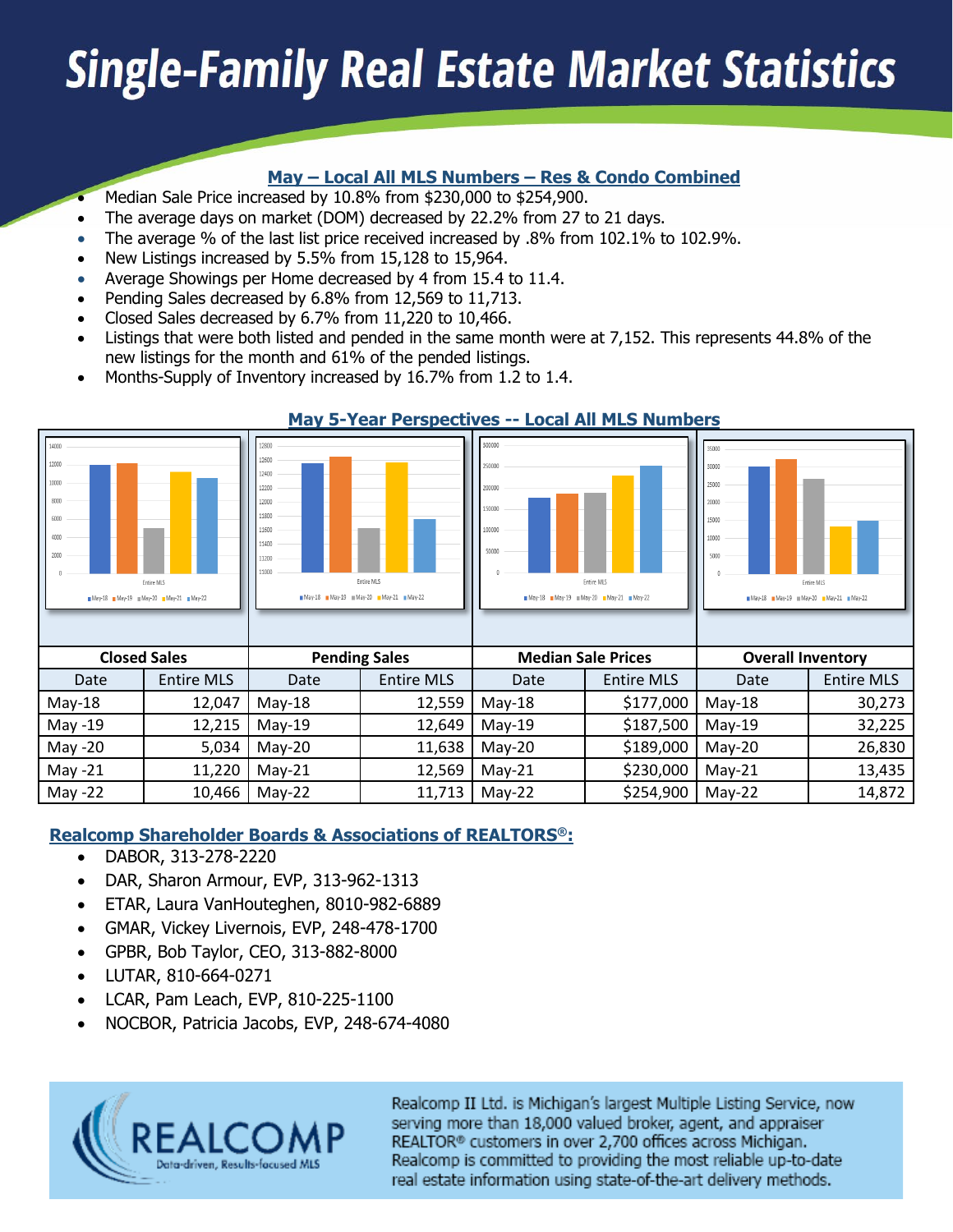## May 2022 Listing and Sales Summary Report



|                            |                | <b>Total Sales (Units)</b> |                 |           | <b>Median Sales Prices</b> |                        |    | <b>Average DOM</b> |          | <b>On-Market Listings (Ending Inventory)</b> |        |          |
|----------------------------|----------------|----------------------------|-----------------|-----------|----------------------------|------------------------|----|--------------------|----------|----------------------------------------------|--------|----------|
|                            | $Mav-22$       |                            | May-21 % Change | $May-22$  | $May-21$                   | % Change May-22 May-21 |    |                    | % Change | <b>May-22</b>                                | May-21 | % Change |
| All MLS (All Inclusive)    | 10,466         | 11,220                     | $-6.7%$         | \$254,900 | \$230,000                  | $+10.8%$               | 21 | 27                 | $-22.2%$ | 14,872                                       | 13,441 | $+10.6%$ |
| City of Detroit*           | 435            | 382                        | $+13.9%$        | \$84,000  | \$69,250                   | $+21.3%$               | 37 | 43                 | $-14.0%$ | 1,806                                        | 1,242  | $+45.4%$ |
| Dearborn/Dearborn Heights* | 191            | 190                        | $+0.5%$         | \$205,000 | \$185,000                  | $+10.8%$               | 18 | 14                 | $+28.6%$ | 185                                          | 200    | $-7.5%$  |
| Downriver Area*            | 359            | 393                        | $-8.7%$         | \$186,500 | \$162,500                  | $+14.8%$               | 15 | 19                 | $-21.1%$ | 389                                          | 386    | $+0.8%$  |
| Genesee County             | 488            | 524                        | $-6.9%$         | \$195,750 | \$180,000                  | $+8.7%$                | 20 | 18                 | $+11.1%$ | 723                                          | 604    | $+19.7%$ |
| Greater Wayne*             | 1,322          | 1,460                      | $-9.5%$         | \$219,900 | \$200,000                  | $+9.9%$                | 16 | 18                 | $-11.1%$ | 1,402                                        | 1,431  | $-2.0%$  |
| Grosse Pointe Areas*       | 82             | 93                         | $-11.8%$        | \$375,000 | \$350,000                  | $+7.1%$                | 32 | 32                 | 0.0%     | 121                                          | 125    | $-3.2%$  |
| <b>Hillsdale County</b>    | 51             | 58                         | $-12.1%$        | \$200,000 | \$168,000                  | $+19.0%$               | 52 | 61                 | $-14.8%$ | 118                                          | 77     | $+53.2%$ |
| Huron County               | $\overline{7}$ | 16                         | $-56.3%$        | \$160,000 | \$125,950                  | $+27.0%$               | 57 | 77                 | $-26.0%$ | 35                                           | 37     | $-5.4%$  |
| Jackson County             | 208            | 214                        | $-2.8%$         | \$189,000 | \$155,000                  | $+21.9%$               | 37 | 51                 | $-27.5%$ | 357                                          | 248    | $+44.0%$ |
| <b>Lapeer County</b>       | 102            | 92                         | $+10.9%$        | \$264,678 | \$240,025                  | $+10.3%$               | 23 | 38                 | $-39.5%$ | 220                                          | 186    | $+18.3%$ |
| Lenawee County             | 128            | 115                        | $+11.3%$        | \$224,900 | \$176,000                  | $+27.8%$               | 40 | 49                 | $-18.4%$ | 243                                          | 215    | $+13.0%$ |
| <b>Livingston County</b>   | 242            | 290                        | $-16.6%$        | \$379,900 | \$335,000                  | $+13.4%$               | 19 | 30                 | $-36.7%$ | 372                                          | 345    | $+7.8%$  |
| Macomb County              | 1,158          | 1,173                      | $-1.3%$         | \$235,000 | \$220,000                  | $+6.8%$                | 16 | 18                 | $-11.1%$ | 1,282                                        | 1,073  | $+19.5%$ |
| Metro Detroit Area*        | 4,852          | 5,238                      | $-7.4%$         | \$260,000 | \$246,500                  | $+5.5%$                | 18 | 22                 | $-18.2%$ | 7,092                                        | 6,195  | $+14.5%$ |
| Monroe County              | 152            | 199                        | $-23.6%$        | \$250,000 | \$203,099                  | $+23.1%$               | 22 | 30                 | $-26.7%$ | 199                                          | 260    | $-23.5%$ |
| Montcalm County            | 56             | 87                         | $-35.6%$        | \$215,000 | \$190,000                  | $+13.2%$               | 34 | 18                 | +88.9%   | 97                                           | 91     | $+6.6%$  |
| Oakland County             | 1,695          | 1,933                      | $-12.3%$        | \$340,000 | \$316,250                  | $+7.5%$                | 15 | 21                 | $-28.6%$ | 2,230                                        | 2,104  | $+6.0%$  |
| Saginaw County             | 180            | 191                        | $-5.8%$         | \$155,000 | \$135,000                  | $+14.8%$               | 25 | 24                 | $+4.2%$  | 179                                          | 186    | $-3.8%$  |
| Sanilac County             | 31             | 29                         | $+6.9%$         | \$239,000 | \$178,000                  | $+34.3%$               | 63 | 67                 | $-6.0%$  | 82                                           | 87     | $-5.7%$  |
| Shiawassee County          | 81             | 86                         | $-5.8%$         | \$180,000 | \$170,000                  | $+5.9%$                | 20 | 24                 | $-16.7%$ | 66                                           | 77     | $-14.3%$ |
| St. Clair County           | 200            | 185                        | $+8.1%$         | \$209,950 | \$195,000                  | $+7.7%$                | 25 | 32                 | $-21.9%$ | 326                                          | 291    | $+12.0%$ |
| <b>Tuscola County</b>      | 37             | 33                         | $+12.1%$        | \$179,000 | \$135,000                  | $+32.6%$               | 37 | 37                 | 0.0%     | 68                                           | 55     | $+23.6%$ |
| <b>Washtenaw County</b>    | 476            | 476                        | 0.0%            | \$402,700 | \$350,000                  | $+15.1%$               | 16 | 22                 | $-27.3%$ | 759                                          | 885    | $-14.2%$ |
| <b>Wayne County</b>        | 1,757          | 1,842                      | $-4.6%$         | \$190,000 | \$180,000                  | $+5.6%$                | 21 | 24                 | $-12.5%$ | 3,208                                        | 2,673  | $+20.0%$ |

\* Included in county numbers.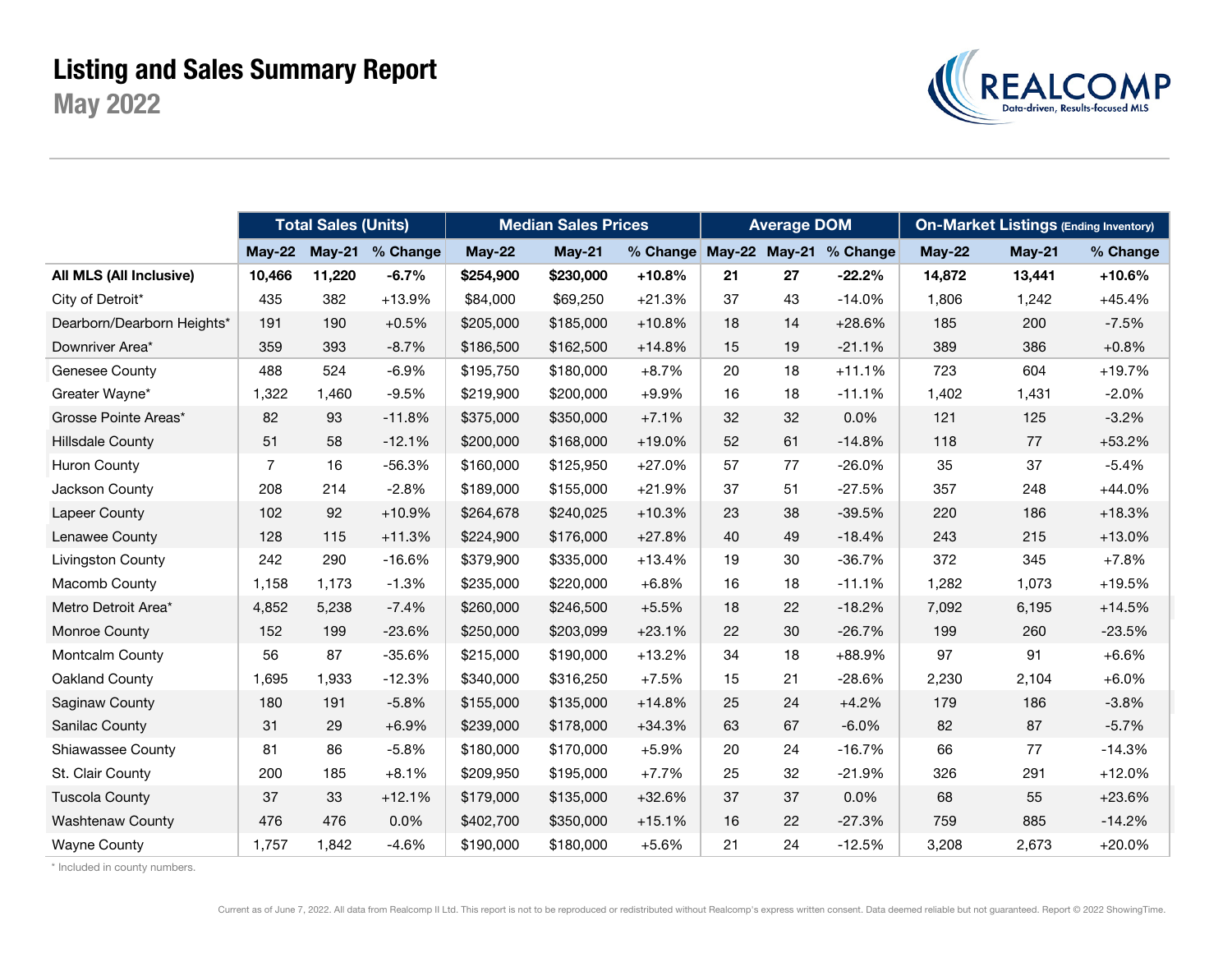### Local Market Update – May 2022

A Research Tool Provided by Realcomp



# Oakland County

| <b>Residential</b>              | <b>May</b> |           |          | <b>Year to Date</b> |                    |          |  |  |
|---------------------------------|------------|-----------|----------|---------------------|--------------------|----------|--|--|
| <b>Key Metrics</b>              | 2021       | 2022      | % Change | Thru 5-2021         | <b>Thru 5-2022</b> | % Change |  |  |
| New Listings                    | 2,220      | 2,343     | $+5.5%$  | 8,518               | 8,110              | $-4.8%$  |  |  |
| <b>Pending Sales</b>            | 1,806      | 1,661     | $-8.0\%$ | 6,989               | 6,409              | $-8.3%$  |  |  |
| <b>Closed Sales</b>             | 1,583      | 1,400     | $-11.6%$ | 6,189               | 5,638              | $-8.9%$  |  |  |
| Days on Market Until Sale       | 19         | 15        | $-21.1%$ | 27                  | 23                 | $-14.8%$ |  |  |
| Median Sales Price*             | \$340,000  | \$358,200 | $+5.4%$  | \$313,000           | \$330,000          | $+5.4%$  |  |  |
| Average Sales Price*            | \$413,515  | \$437,417 | $+5.8%$  | \$380,429           | \$412,866          | $+8.5%$  |  |  |
| Percent of List Price Received* | 102.5%     | 103.8%    | $+1.3%$  | 100.6%              | 102.0%             | $+1.4%$  |  |  |
| Inventory of Homes for Sale     | 1,730      | 1,864     | $+7.7%$  |                     |                    |          |  |  |
| Months Supply of Inventory      | 1.1        | 1.3       | $+18.2%$ |                     |                    |          |  |  |

| <b>Condo</b>                    |           | May       |          |                    | <b>Year to Date</b> |           |
|---------------------------------|-----------|-----------|----------|--------------------|---------------------|-----------|
| <b>Key Metrics</b>              | 2021      | 2022      | % Change | <b>Thru 5-2021</b> | <b>Thru 5-2022</b>  | % Change  |
| <b>New Listings</b>             | 416       | 457       | $+9.9%$  | 1,858              | 1,768               | $-4.8%$   |
| <b>Pending Sales</b>            | 361       | 331       | $-8.3%$  | 1.610              | 1,471               | $-8.6%$   |
| <b>Closed Sales</b>             | 350       | 295       | $-15.7%$ | 1,470              | 1,375               | $-6.5%$   |
| Days on Market Until Sale       | 27        | 18        | $-33.3%$ | 33                 | 24                  | $-27.3%$  |
| Median Sales Price*             | \$222,000 | \$260,000 | $+17.1%$ | \$212,500          | \$248,000           | $+16.7%$  |
| Average Sales Price*            | \$258,856 | \$281,673 | $+8.8%$  | \$255,709          | \$281,180           | $+10.0\%$ |
| Percent of List Price Received* | 100.7%    | 102.9%    | $+2.2%$  | 99.3%              | 101.0%              | $+1.7%$   |
| Inventory of Homes for Sale     | 374       | 366       | $-2.1%$  |                    |                     |           |
| Months Supply of Inventory      | 1.1       | 1.2       | $+9.1%$  |                    |                     |           |

\* Does not account for sale concessions and/or downpayment assistance. | Percent changes are calculated using rounded figures and can sometimes look extreme due to small sample size.



#### Median Sales Price - Condo Rolling 12-Month Calculation All MLS .



A rolling 12-month calculation represents the current month and the 11 months prior in a single data point. If no activity occurred during a month, the line extends to the next available data point.